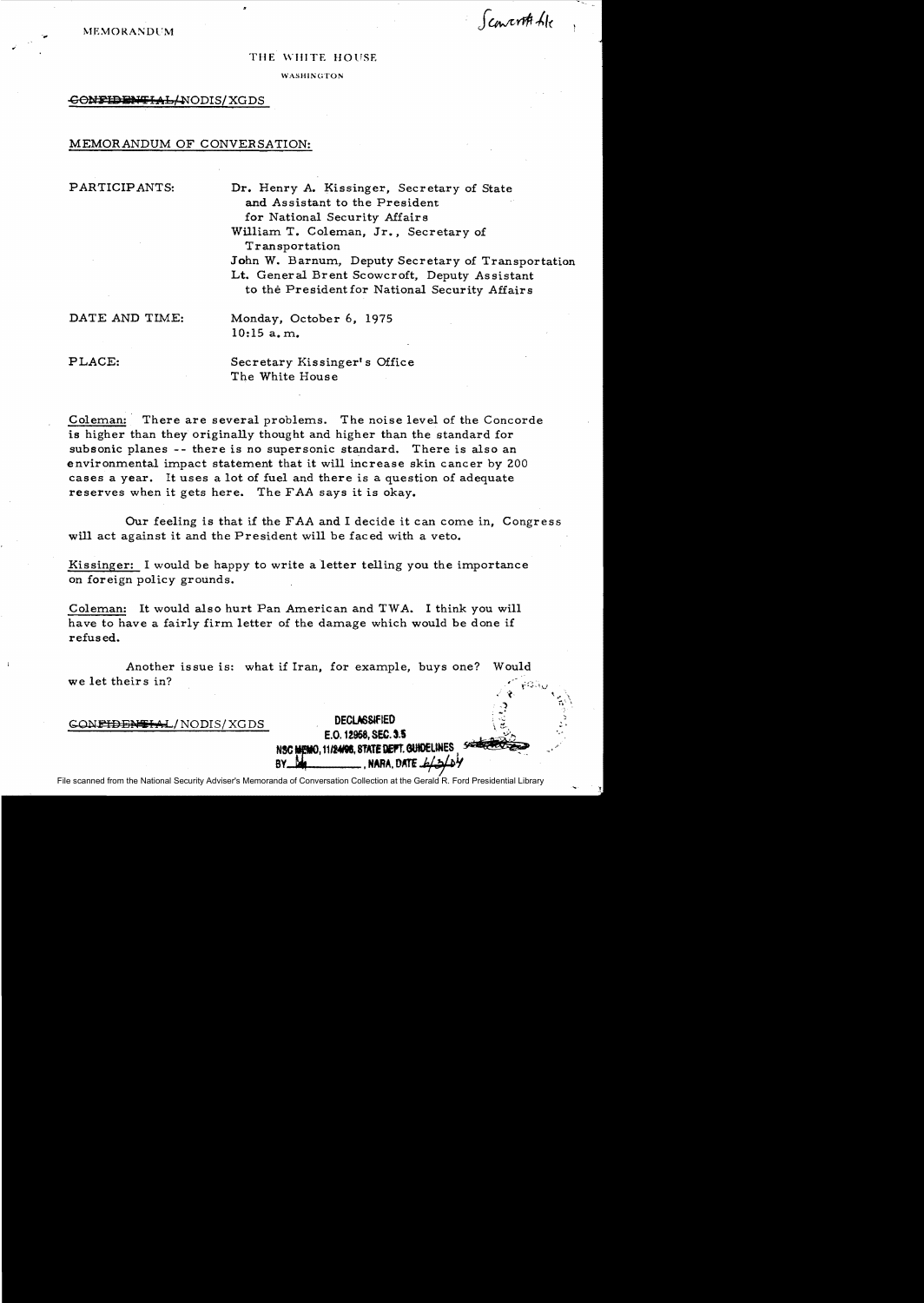# $\bullet$  - 2-GNFIDENTIAL/NODIS/XGDS - 2-GNFIDENTIAL:

Kissinger: Can't you establish limits on the numbers of planes which can land here?

Coleman: Should the President be involved?

Kissinger: I think we should outline it to him. I will mention it today.

Barnum: But we should think carefully whether he wants to be involved before he gets a bill.

Kissinger: If he wants to veto it, you are better off.

CONFIDENTIAL/ NODIS/ XGDS